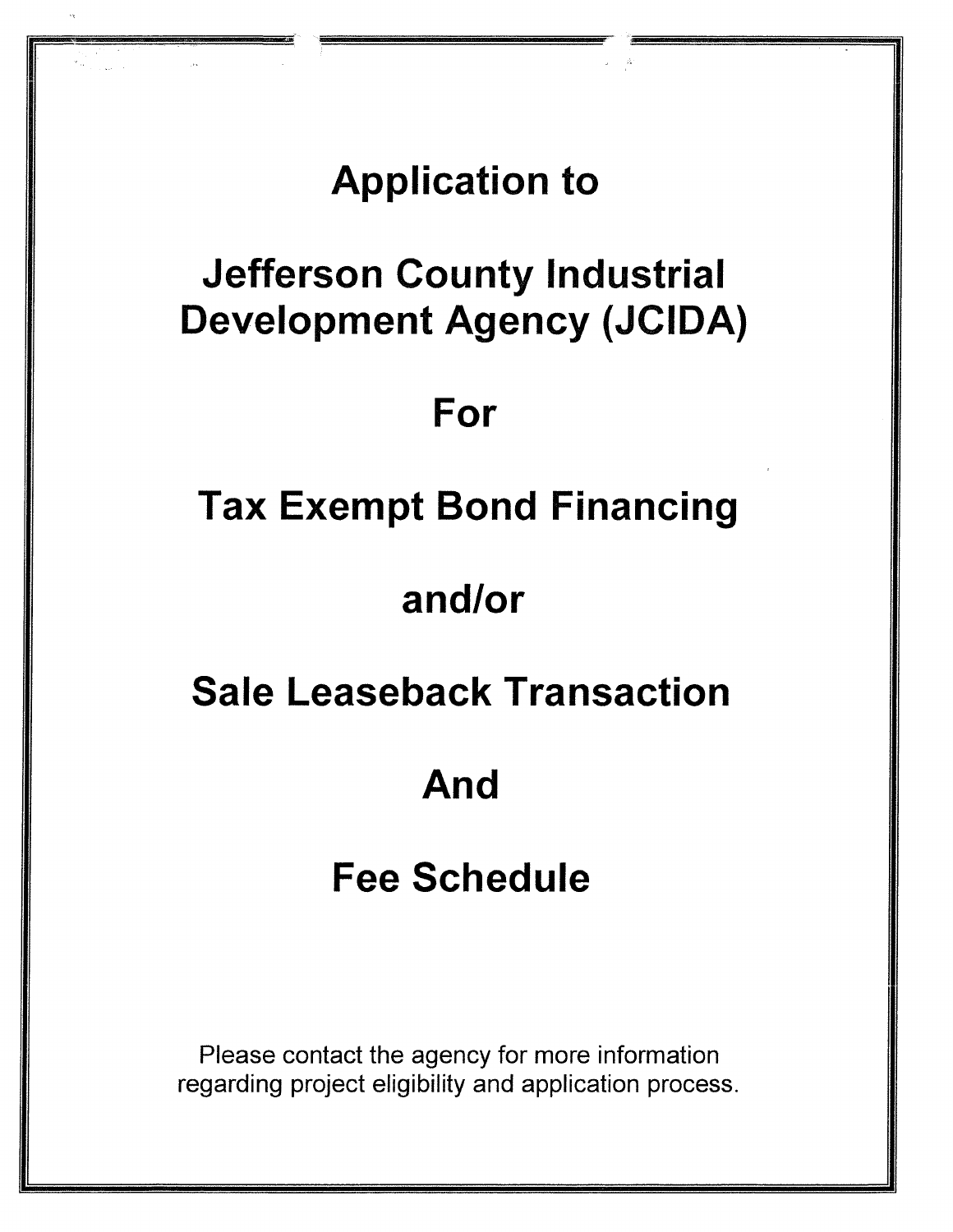Wit

#### **Taxable and Tax Exempt Industrial Development Revenue Bonds**

- **Application Fee:** A non-refundable fee of \$2,500.00 is payable to the JCIDA at the time the application is submitted. This fee will be credited towards the total fee at closing.
- **Fee:** 2% of the principal amount of the bond series.
- Point of Contact: Donald Alexander, 315-782-5865

#### **Tax Exempt Civic Facility Bonds**

- **Application Fee:** A non-refundable fee of \$2,500.00 is payable to the JCIDA at the time the application is submitted. This fee will be credited towards the total fee at closing.
- Fee: First \$10 million 2% of the bond series. Over \$10 million- .5% of the bond series.
- **Point of Contact:** Donald Alexander, 315-782-5865

#### **Sale Leaseback Transactions**

| <b>Application Fee:</b>  | A non-refundable fee of \$2,500.00 is payable to the JCIDA at the time the<br>application is submitted. This fee will be credited towards the total fee at<br>closing. |
|--------------------------|------------------------------------------------------------------------------------------------------------------------------------------------------------------------|
| Fee:                     | With a $PILOT:$<br>First $$10$ million $-2\%$<br>Second \$10-\$20 million - .5%<br>Anything greater than \$20 million - .25%                                           |
|                          | No PILOT - 25% of the abatement value (based on savings from mortgage<br>tax and sales tax).                                                                           |
| <b>Point of Contact:</b> | Donald Alexander, 315-782-5865                                                                                                                                         |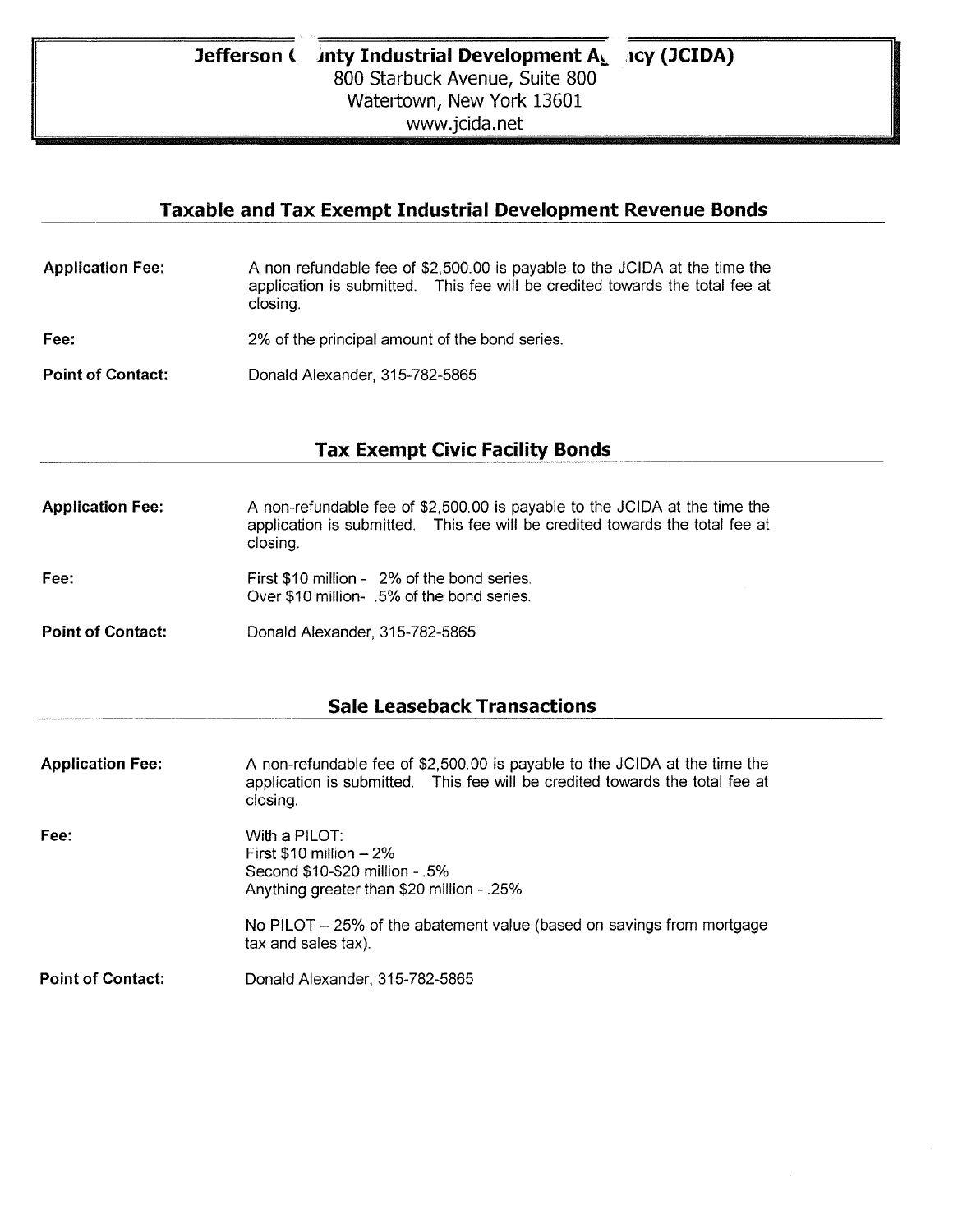#### INSTRUCTIONS

- 1. The Agency will not approve any applications unless, in the judgment of the Agency, said application contains sufficient information upon which to base a decision whether to approve or tentatively approve an action.
- 2. Fill in all blanks, using "none" or "not applicable" or "N/A" where the question is not appropriate to the project which is the subject of this application (the "Project").
- 3. If an estimate is given as the answer to a question, put "(est)" after the figure or answer, which is estimated.
- 4. If more space is needed to answer any specific question, attach a separate sheet.
- 5. When completed, return this application to the Agency at the address indicated on the first page of this application.
- 6. The Agency will not give final approval to this application until the Agency receives a completed environmental assessment form concerning the Project.
- 7. Please note that Article 6 of the Public Officers Law declares that all records in the possession of the Agency (with certain limited exceptions) are open to public inspection and copying. If the applicant feels that there are elements of the Project which are in the nature of trade secrets or information, the nature of which is such that if disclosed to the public or otherwise widely disseminated would cause substantial injury to the applicant's competitive position, the applicant may identify such elements in writing and request that such elements be kept confidential in accordance with Article 6 of Public Officers Law.
- 8. The applicant will be required to pay to the Agency all actual costs incurred in connection with this application and the Project contemplated herein (to the extent such expenses are not paid out of the proceeds of the Agency's bonds issued to finance the project. The applicant will also be expected to pay all costs incurred by general counsel and bond counsel to the Agency. The costs incurred by the Agency, including the Agency's general counsel and bond counsel, may be considered a part of the project and included as a part of the resultant bond issue.
- 9. The Agency has established an application fee of \$2,500 to cover the anticipated costs of the Agency in processing this application. A check or money order made payable to the Agency must accompany each application. THIS APPLICATION WILL NOT BE ACCEPTED BY THE AGENCY UNLESS ACCOMPANIED BY THE APPLICATION FEE.
- 10. The Agency has established a project fee for each project in which the Agency participates. UNLESS THE AGENCY AGREES IN WRITING TO THE CONTRARY, THIS PROJECT FEE IS REQUIRED TO BE PAID BY THE APPLICANT AT OR PRIOR TO THE GRANTING OF ANY FINANCIAL ASSISTANCE BY THE AGENCY.

#### **This application should be submitted to the Jefferson County Industrial Development Agency, 800 Starbuck Avenue, Suite 800, Watertown, New York 13601 (Attn: Chief Executive Officer).**

| <b>STAFF USE ONLY</b>                                                                               |
|-----------------------------------------------------------------------------------------------------|
| Staff<br>Initials<br>1.<br><b>OSC Project Number Assigned</b>                                       |
| 2.<br>Retail Determination (Y/N) Retail Exception used:<br>20                                       |
|                                                                                                     |
| 3.<br>20<br>Date Application Assigned to Agency Counsel<br>ാ                                        |
| L485-1n<br><b>UTEP Deviation (Y/N)</b><br>4.<br>20                                                  |
| 5.<br>IRB - Volume Cap Needed (Y/N)<br>20                                                           |
| IRB/501c3 - TEFRA Required (Y/N)<br>6.<br>20                                                        |
| $\overline{7}$<br>Date of Agency adoption of Initial Resolution<br>20 <sup>°</sup><br>$\frac{1}{2}$ |
| 2nd Hearing<br>8 <sub>1</sub><br>Date set for Public Hearing<br>$20 \, \text{\AA}$                  |
| 2   2   2   2   2   2  <br>Public Hearing Notice - Publication Date/ATJ Mailings<br>9.<br>Man       |
| 10.<br>Date of Agency adoption of Inducement Resolution<br>$20\%$<br>Tune                           |
| 11<br>Date of Agency adoption of Closing Resolution<br>20                                           |
| 12.<br>Date of final approval of application<br>20                                                  |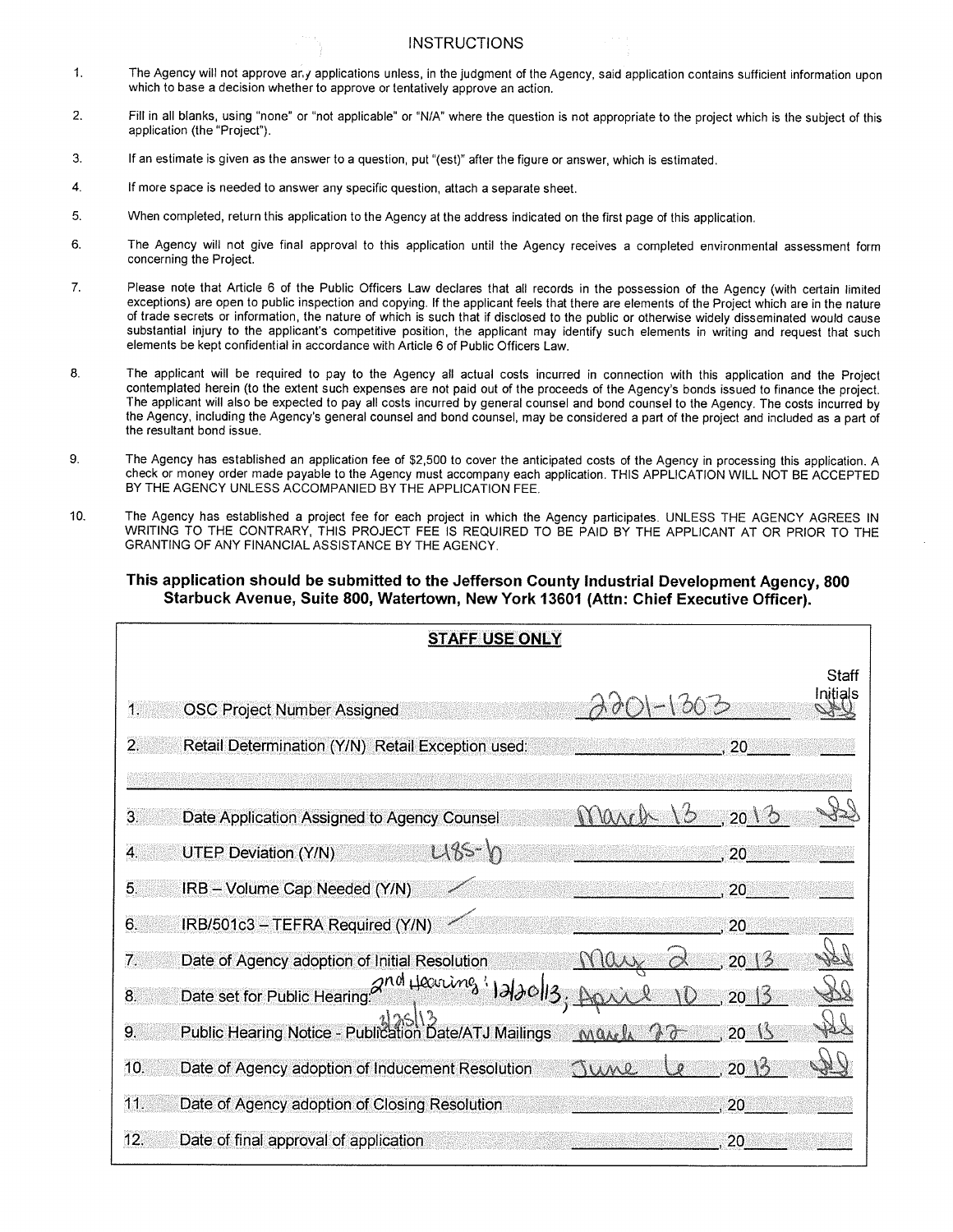#### **I. APPLICANT INFORMATION**

| Company Name:   | SunCap Watertown, LLC         |  |
|-----------------|-------------------------------|--|
| Address:        | 6101 Carnegie Blvd, Suite 180 |  |
|                 | Charlotte, NC 28209           |  |
| Phone No.:      | 704-945-8035                  |  |
| Fax No.:        | 704-945-8001                  |  |
| Federal Tax ID: | 46-2093703                    |  |
| Contact Person: | Jonathan Greene               |  |
| E-Mail:         | jgreene@suncappg.com          |  |
| Date:           | March 13, 2013                |  |

#### a. Form of Entity:

г

| Corporation                                                                                                                                                                                                                    |
|--------------------------------------------------------------------------------------------------------------------------------------------------------------------------------------------------------------------------------|
| Partnership (General Lor Limited Strategories In Sumber of General Partners and, if applicable, Number of Limited Limited Limited Durated Durated Durated Durated Durated Durated Durated Durated Durated Durated Durated Dura |
| Limited Liability Company, Number of Members     1                                                                                                                                                                             |
| Sole Proprietorship                                                                                                                                                                                                            |

b. Principal Owners/Officers/Directors: (List owners with 5% or more in equity holdings with percentage of ownership)

| <b>Example 20</b> Name  | Address                                      | Percentage Ownership/Office |
|-------------------------|----------------------------------------------|-----------------------------|
| SunCap Investments, LLC | 6101 Carnegie Blvd, Suite 180, Charlotte, NC | 100%                        |
|                         |                                              |                             |
|                         |                                              |                             |

(Use attachments if necessary)

c. If a corporation, partnership, limited liability company:

| What is the date of establishment? $2/21/13$ | Place of organization NC |
|----------------------------------------------|--------------------------|
|                                              |                          |

If a foreign organization, is the Applicant authorized to do business in the State of New York?

(Attach organizational chart or other description if applicant is a subsidiary or otherwise affiliated with another entity)

d. Attach certified financial statements for the company's last three complete fiscal years. If the company is publicly held, attach the latest Form 10K as well.

This is a new entity.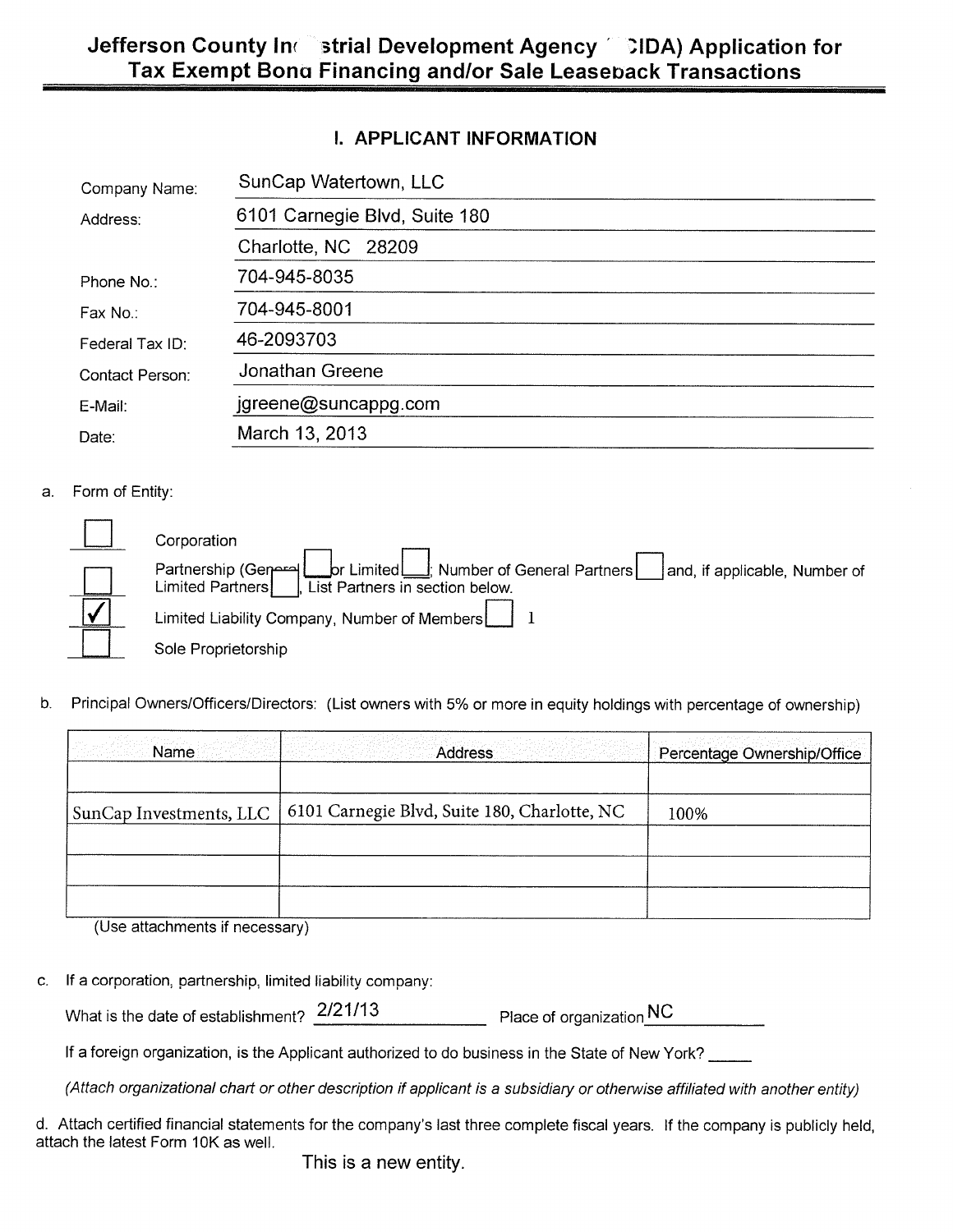#### **IL APPLICANT'S COUNSEL**

| Name/Firm: | Jason Bria                    |
|------------|-------------------------------|
| Address:   | 6101 Carnegie Blvd, Suite 180 |
|            | Charlotte, NC 28209           |
| Phone No.: | 704-945-8010                  |
| Fax No.:   | 704-945-8001                  |
| E-Mail:    | jbria@suncappg.com            |

#### **III. PROJECT INFORMATION:**

a. Please provide a brief narrative description of the Project (attach additional sheets or documentation as necessary).

|    | The project will be a new FedEx Ground small-package distribution facility. It will consist of a new |                                                                                                                                                                                                                                                                                                   |  |  |  |
|----|------------------------------------------------------------------------------------------------------|---------------------------------------------------------------------------------------------------------------------------------------------------------------------------------------------------------------------------------------------------------------------------------------------------|--|--|--|
|    | +/- 63,000 SF building and parking areas.                                                            |                                                                                                                                                                                                                                                                                                   |  |  |  |
|    |                                                                                                      |                                                                                                                                                                                                                                                                                                   |  |  |  |
|    |                                                                                                      |                                                                                                                                                                                                                                                                                                   |  |  |  |
|    |                                                                                                      |                                                                                                                                                                                                                                                                                                   |  |  |  |
|    |                                                                                                      |                                                                                                                                                                                                                                                                                                   |  |  |  |
|    | b. Location of Project                                                                               |                                                                                                                                                                                                                                                                                                   |  |  |  |
|    | Project Address:                                                                                     | County Road 200                                                                                                                                                                                                                                                                                   |  |  |  |
|    | Town/Village of:                                                                                     | Watertown, NY                                                                                                                                                                                                                                                                                     |  |  |  |
|    | Name of School District:                                                                             | <b>General Brown Central School District</b>                                                                                                                                                                                                                                                      |  |  |  |
|    | Tax Map No.:                                                                                         | 73.20-1-2.14                                                                                                                                                                                                                                                                                      |  |  |  |
| d. | c. Are Utilities on Site?                                                                            | Water: $\boxed{\bigvee}$ Electric: $\boxed{\bigvee}$ Gas: $\boxed{\bigvee}$ Sanitary/Storm Sewer:<br>Telecom: v<br>Present legal owner of the site if other than Applicant and by what means will the site be acquired for this Project:<br>JCIDA / LUNCO. Property will be purchased from LUNCO. |  |  |  |
|    | e. Zoning of Project Site:                                                                           |                                                                                                                                                                                                                                                                                                   |  |  |  |
|    | <b>NC</b><br>Current:                                                                                | <b>NC</b><br>Proposed:                                                                                                                                                                                                                                                                            |  |  |  |
|    |                                                                                                      | f. Are any zoning approvals needed? Identify: Town Planning Board<br>Received 3/4/13                                                                                                                                                                                                              |  |  |  |
|    | explain. Completed<br>prepared.                                                                      | Local Permitting and Approvals - Does the project require local planning or permitting approvals? If so, please<br>Will a site plan application need to be filed? $Yes$ [f so, please include copy if                                                                                             |  |  |  |
| n. | ; If yes, please explain:                                                                            | p another entity been designated lead agent under the State Environmental Quality Review Act ("SEQRA")?                                                                                                                                                                                           |  |  |  |

Town of Watertown Planning Board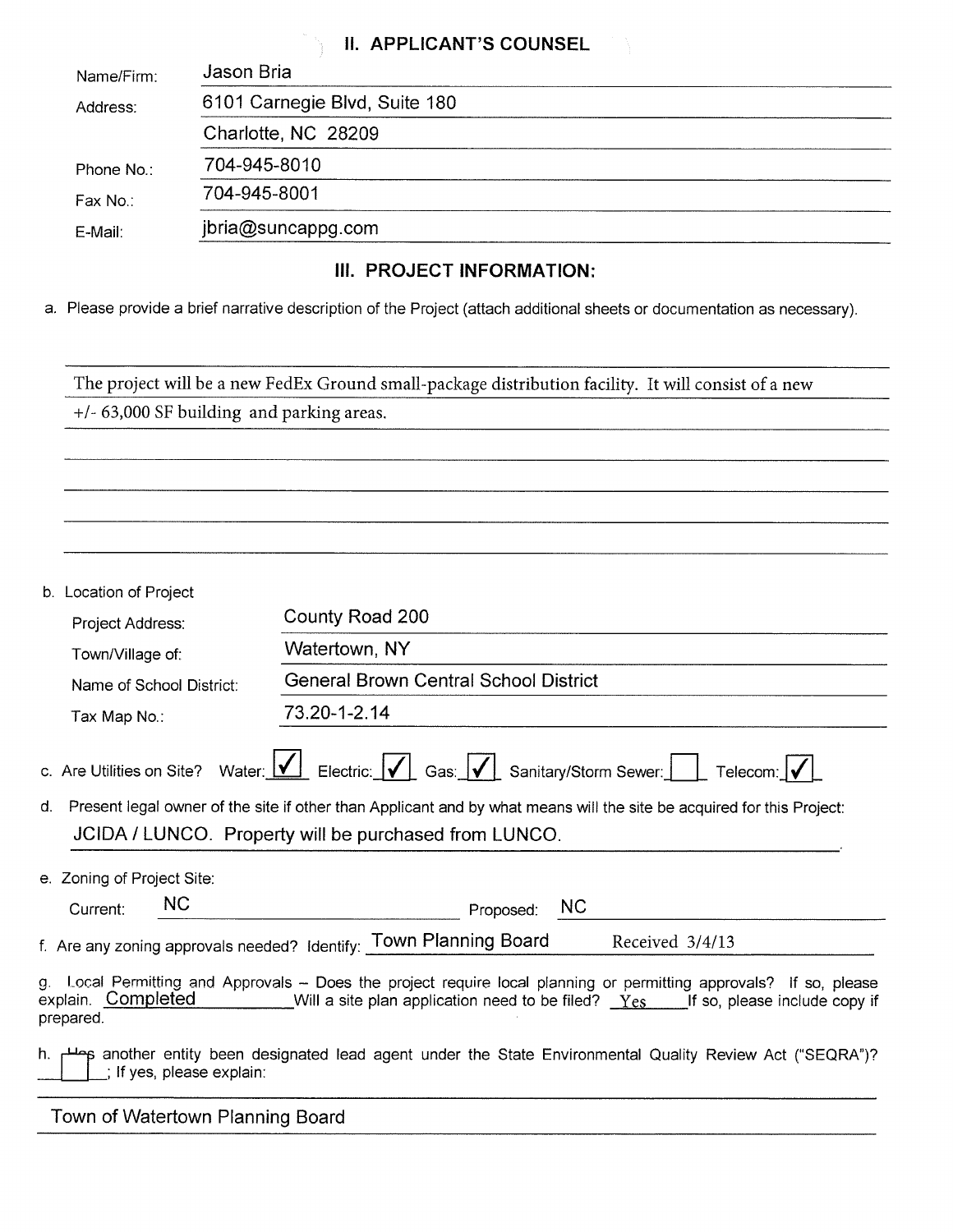i. Will the Project result in the remo stop a plant or facility of the Applicant or a pissipped Project occupant from one area of the State of New York to another  $\epsilon_{\alpha}$  , a of the State of New York?  $Yes$  ; If,  $\epsilon_{\alpha}$ , please explain: Relocation of current facility located at 22987 Murrock Circle, Watertown to support anticipated pacakge volume

#### growth in the local market.

j. Will the Project result in the abandonment of one or more plants or facilities of the Applicant or a proposed Project occupant located in the State of New York? Yes ; If yes, explain:

#### See above.

k. If the answer to either question i. or j. is yes, indicate whether any of the following apply to the Project:

1. Is the Project reasonably necessary to preserve the competitive position of the Company or such Project Occupant in its industry? Yes  $X$  ; No  $\qquad \qquad$  If yes, please provide detail: Relocation to a larger. more efficient facility will position the company to support the anticipated

package volume growth in the local market.

2. Is the Project reasonably necessary to discourage the Company or such Project Occupant from removing such other plant or facility to a location outside the State of New York? Yes \_\_\_\_; No \_\_\_\_. If yes, please provide detail:

I. Does the Project include facilities or property that are primarily used in making retail sales of goods or services to customers who personally visit such facilities?  $No$  ; If yes, please explain:

m. If the answer to I. is yes, what percentage of the cost of the Project will be expended on such facilities or property primarily used in making retail sales of goods or services to customers who personally visit the Project?

n. If more than 33.33%, indicate whether any of the following apply to the Project:

- 1. Will the Project be operated by a not-for-profit corporation? Yes  $\Box$ ; No  $\Box$  If yes, please explain:
- 2. Is the Project likely to attract a significant number of visitors from outside the economic development region in which the Project will be located?  $Yes$   $\Box$ ; No  $\Box$ . If yes, please explain:
- 3. Would the Project occupant, but for the contemplated fire pial assistance from the Agency, locate the Project and related jobs outside of New York State? Yes  $\underline{\quad \quad \quad }$  No  $\underline{\quad \quad \quad }$ . If yes, please explain:
- 4. Is the predominant purpose of the Project to make available goods or services which would not, but for the Project, be reasonably accessible to the residents of the City, Town or Village within which the Project will be located hacause of a lack of reasonably accessible retail trade facilities offering such goods or services? Yes |  $\lfloor$ ; No  $\lfloor$  if yes, please explain:
- 5. Will the Project be located in one of the following: (i) an area designated as an Empire Zone pursuant to Article 18-B of the General Municipal Law; or (ii) a census tract or block numbering area (or census tract or block number area contiguous thereto) which, according to the most recent census data, has (x) a poverty rate of at least 20% for the year in which the data relates, or at least 20% of households receiving public assistance, and (y) an unemployment rate of at  $\mapsto$  1.25 times the statewide unemployment rate for the year to which the data relates? Yes  $\qquad \qquad$  ; No  $\Box$  If yes, please explain: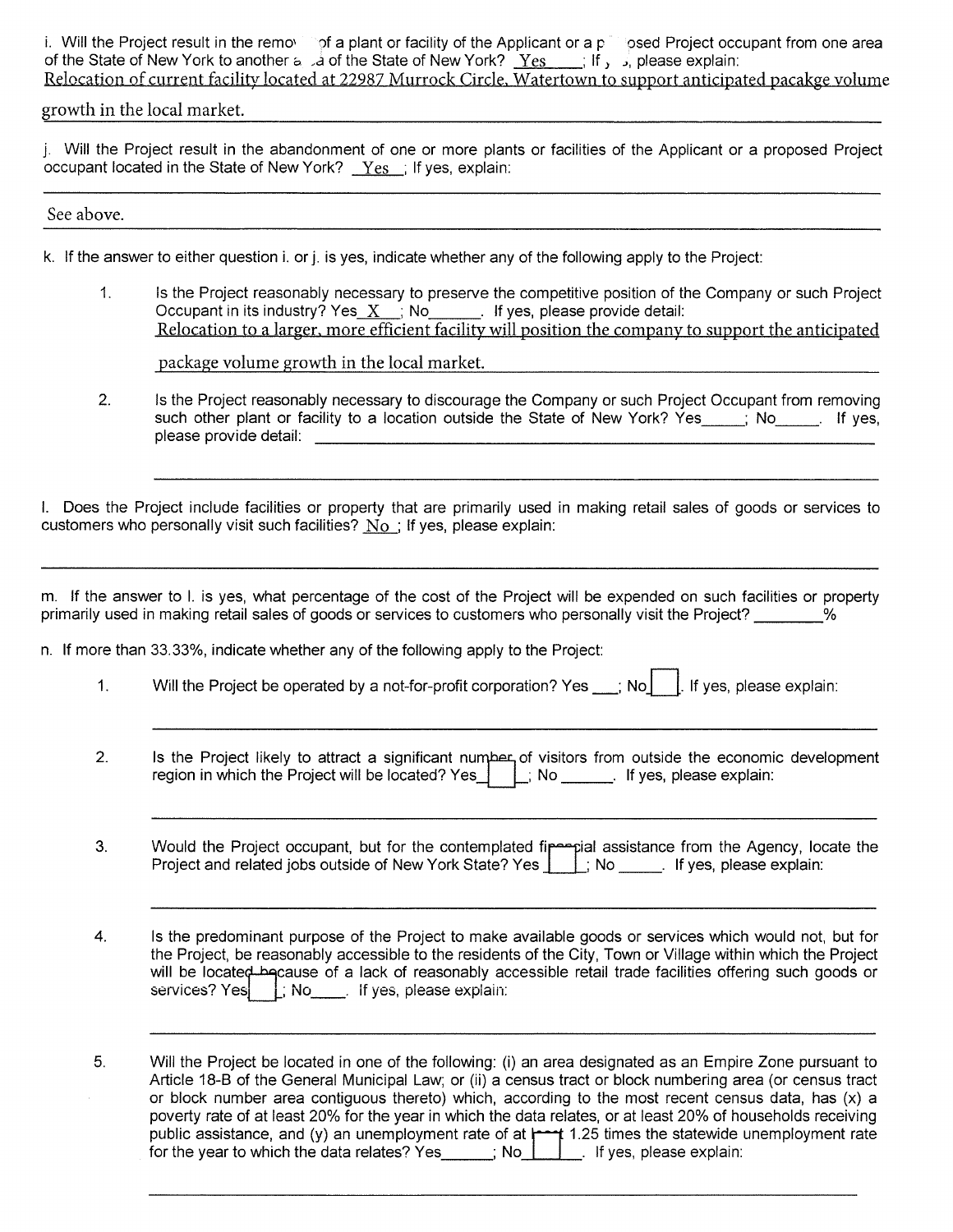o.  $\Gamma$  is the Company intend to leas— Jr sublease more than 10% (by area or fail , arket value) of the Project? Yes X No **I** If yes, please complete the following for EACH existing or proposed tenant or subtenant:

| Sub lessee name: FedEx Ground Package System, Inc. |                   |                     |  |                                                      |
|----------------------------------------------------|-------------------|---------------------|--|------------------------------------------------------|
| Present Address:                                   | 1000 Fed Ex Drive |                     |  |                                                      |
| City: Moon Township                                | State:            | $PA$ $Zip:$ $15108$ |  |                                                      |
| Employer's ID No.:                                 | 34-1441019        |                     |  |                                                      |
| Sub lessee is a:                                   | Corporation       |                     |  | (Corporation, LLC, Partnership, Sole Proprietorship) |
| Relationship to Company: Tenant                    |                   |                     |  |                                                      |
| Percentage of Project to be leased or subleased:   | 100%              |                     |  |                                                      |
| Use of Project intended by Sub lessee:             |                   | Package sorting     |  |                                                      |
| Date and Term of lease or sublease to Sub lessee:  |                   | 10 Year lease       |  | and $2 - 5$ year options                             |
|                                                    |                   |                     |  |                                                      |

Will any portion of the space leased by this sub lessee be primarily used in making retail sales of goods or services to customers who personally visit the Project? Yes  $\quad$  ; No  $\overline{X}$  . If yes, please provide on a separate attachment (a) details and (b) the answers to questions I. 1-5 with respect to such sub lessee.

p. Project Costs (Estimates):

| Category                                    | Amount<br>결과자 단 사고 성인 이동이 모르다 사고했다                 |
|---------------------------------------------|----------------------------------------------------|
| Land-acquisition                            | 1,008,000 (shovel ready)                           |
| Buildings-Construction/Renovation           | 4,046,529 + 915800 = $\frac{1}{7}$ 722,329         |
| Utilities, roads and appurtenant costs      |                                                    |
| Machinery and Equipment                     | 1,700,000                                          |
| Soft Costs (Architect and Engineering Fees) | 715,800                                            |
| Costs of Bond issue                         |                                                    |
| Construction Loan Fees and interest         | 105,500                                            |
| Other (specify)                             |                                                    |
| <b>Total Project Costs</b>                  | 21) 2014년 1월 2014년 1월 2014년 10월 2014년<br>7,575,829 |

q. Job Creation:

| Construction jobs created by the Project: 30 (estimated) | Anticipated Dates of Construction: 6/1/13 |  |
|----------------------------------------------------------|-------------------------------------------|--|
|                                                          |                                           |  |

#### Permanent jobs created by the Project

**Column A:** Insert the job titles that exist within the company at the time of application, as well as any job titles that will be established as a result of the Project.

**Column B:** Indicate the entry level wage for each listed job title either in terms of hourly pay or annual salary.<br>**Column C:** For each listed job title insert the number of positions that exist at the time of application

**Column C:** For each listed job title insert the number of positions that exist at the time of application.<br>**Column D:** Insert the number of jobs to be created during year one of the Project for each listed job t

**Column D:** Insert the number of jobs to be created during year one of the Project for each listed job title.<br>**Column E:** Insert the number of jobs to be created during year two of the Project for each listed job title.

**Column E:** Insert the number of jobs to be created during year two of the Project for each listed job title.<br>**Column F:** Insert the number of jobs to be created during year three of the Project for each listed job title

**Column F:** Insert the number of jobs to be created during year three of the Project for each listed job title.<br>**Column G:** Indicate the total number of jobs to be created for each listed title as a result of the Project.

Indicate the total number of jobs to be created for each listed title as a result of the Project. (Column D + Column E + Column F = Column G)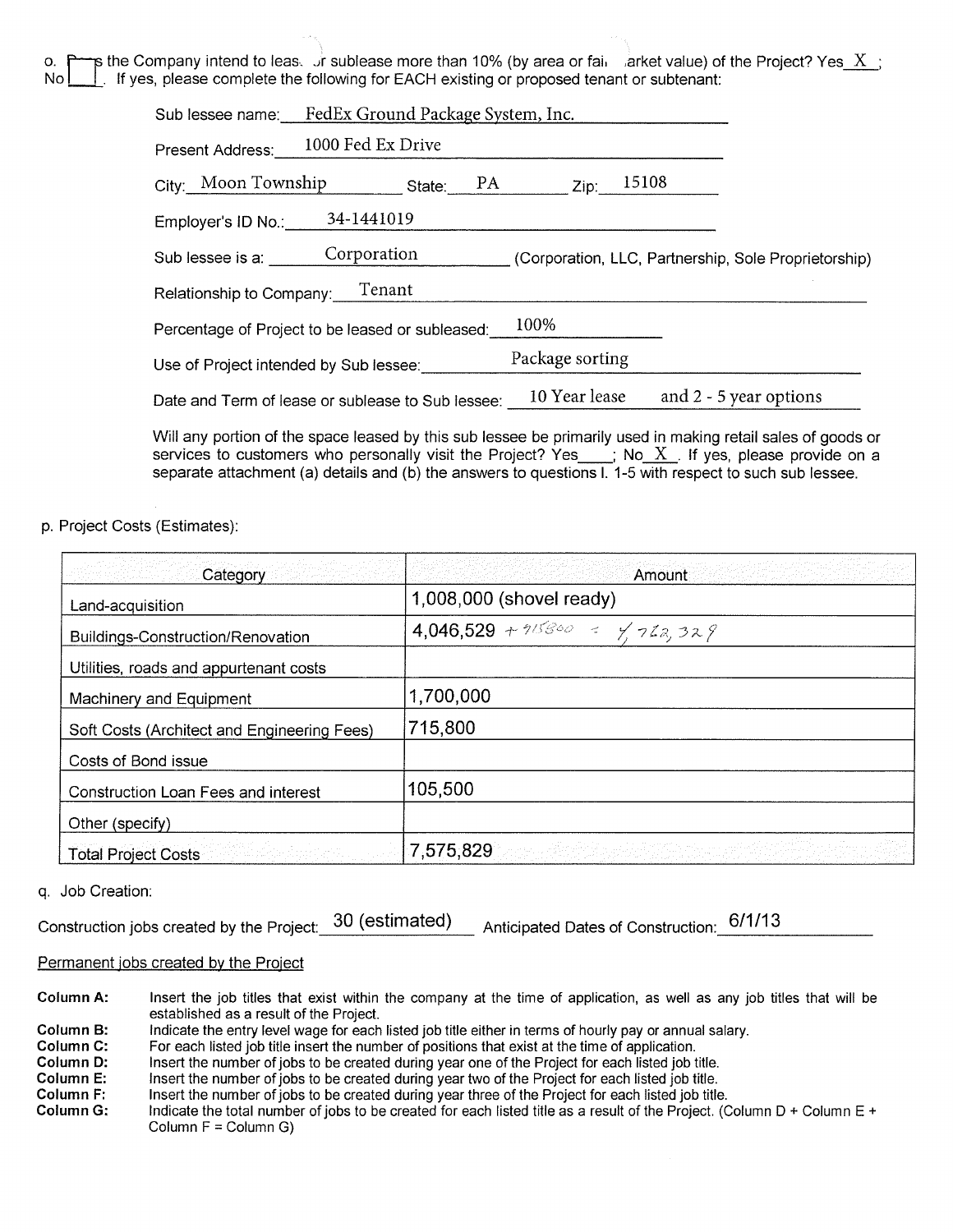| (A)                  | (B)<br>Annual or       | (C)<br>Current                | (D)<br>Jobs:         | (E)<br><b>Jobs</b>   | (F)<br><b>Jobs</b>            | (G)                          |
|----------------------|------------------------|-------------------------------|----------------------|----------------------|-------------------------------|------------------------------|
| <b>Job Title</b>     | <b>Hourly</b><br>Wages | Number of<br><b>Positions</b> | Created:<br>Year One | Created:<br>Year Two | Created:<br><b>Year Three</b> | <b>Total Jobs</b><br>Created |
| Sr Manager           | 31.84                  |                               |                      |                      |                               |                              |
| P & D Manager        | 26.68                  |                               |                      |                      |                               |                              |
| Service Manager      | 19.16                  |                               |                      |                      |                               |                              |
| QA Clerk             | 12.82                  | 1                             |                      |                      |                               |                              |
| Clerical (PT)        | 13.51                  | 3                             |                      | 1                    |                               |                              |
| Serice Manager (PT)  | 17.00                  | 1                             |                      | $\mathbf{1}$         |                               |                              |
| Package Handler (PT) | 11.05                  | 16                            | $\overline{2}$       | 1                    | 1                             | 4                            |
|                      |                        |                               |                      |                      |                               |                              |
|                      |                        |                               |                      |                      |                               |                              |
|                      |                        |                               |                      |                      |                               |                              |
| <b>TOTALS:</b>       | $13206 +$              | 24                            | $\overline{2}$ .     | $\overline{3}$       | 1                             | 6 <sub>1</sub>               |

 $188772080$ 

#### **Potential JCIDA Financial Assistance**

A. Estimated Project Costs eligible for Industrial Development Agency Financial Assistance

| 1.               | Sales and Use Tax<br>А. | Amount of Project Cost Subject to Sales and Use Tax:                     | $\frac{1}{2}$ 3,030,331 | estimated |
|------------------|-------------------------|--------------------------------------------------------------------------|-------------------------|-----------|
|                  |                         | Sales and Use Tax Rate:                                                  | 7.75%                   |           |
|                  | В.                      | Estimated Sales Tax (A X .0775):                                         | 234,851                 |           |
| 2.               | Α.                      | Mortgage Recording Tax Exemption<br>Projected Amount of Mortgage:        | \$4,800,000             | estimated |
|                  |                         | Mortgage Recording Tax Rate:                                             | .075 %                  |           |
|                  | В.                      | Estimated Mortgage Recording Tax (A X .0075):                            | \$36,000                |           |
| 3.               |                         | Real Property Tax Exemption                                              |                         |           |
|                  | Α.                      | Projected Increase in Assessed Value on Project:                         | 4,406,870<br>\$         | estimated |
|                  | <b>B.</b>               | Total Applicable Tax Rates Per \$1000:                                   | \$                      |           |
|                  | C.                      | Estimated Annual Taxes without PILOT (A X B)/1,000:                      | \$                      |           |
| $\overline{4}$ . |                         | Interest Exemption (Bond transactions only)                              |                         |           |
|                  | a.                      | Total Estimated Interest Expense Assuming Taxable Interest:              | \$                      |           |
|                  | b.                      | Total Estimated Interest Expense Assuming Tax-exempt<br>Interest Rate:   | S                       |           |
| В.               |                         | Estimated Benefits of Industrial Development Agency Financial Assistance |                         |           |

| 1. Current Company employment in Jefferson County | 4 FT, 16 PT |
|---------------------------------------------------|-------------|
| 2. Current Company payroll in Jefferson County    | \$479,990   |
| 3. Project Jobs to be Created over 3 years        | 6 PT        |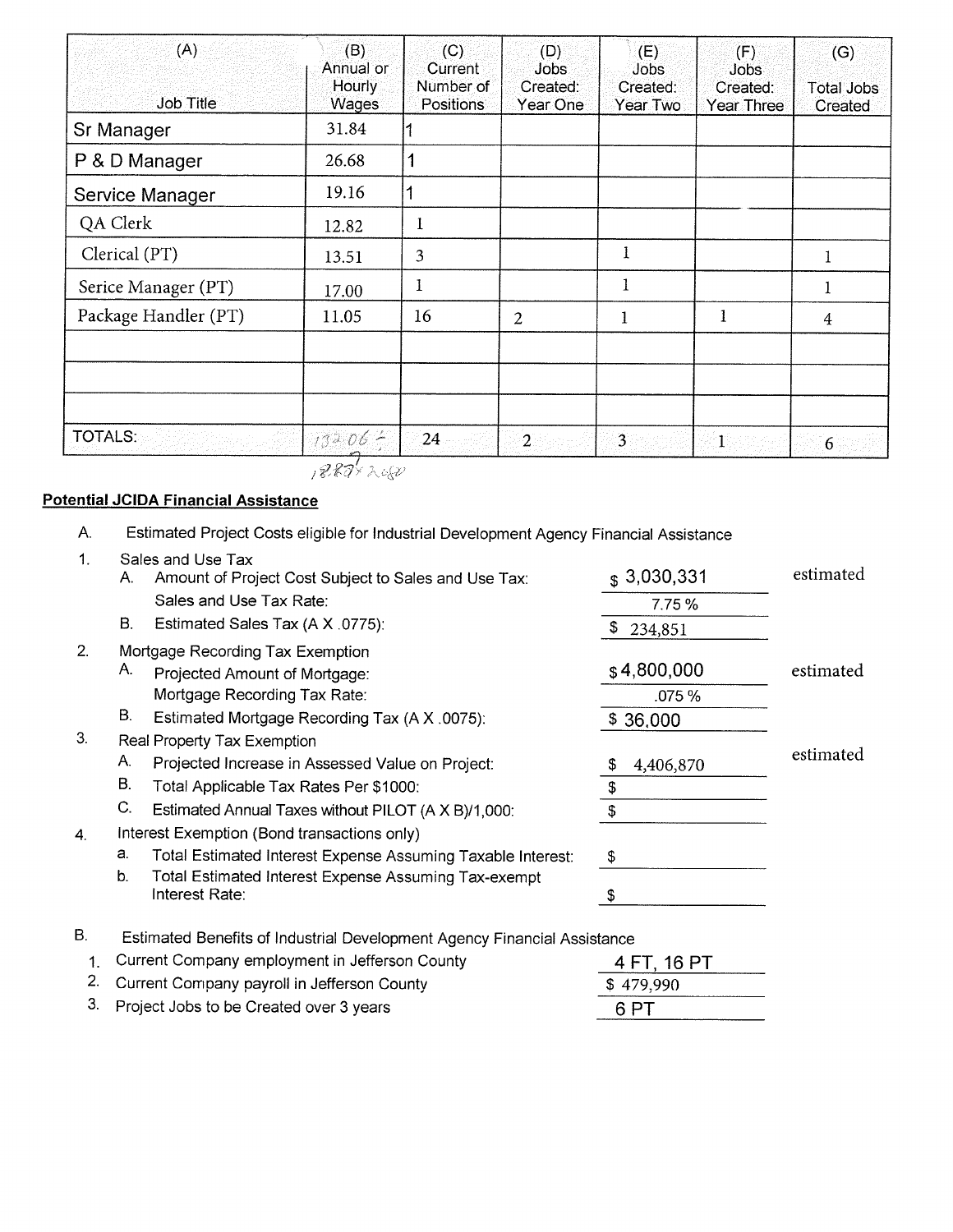r. **For Industrial Revenue Bonds** NLY, including this project, list capital intenditures of the company at Project location:

| Category                | Last Three Years                                                                                                                          | <b>Next Three Years</b> |
|-------------------------|-------------------------------------------------------------------------------------------------------------------------------------------|-------------------------|
| Land                    |                                                                                                                                           |                         |
| <b>Building</b>         |                                                                                                                                           |                         |
| Equipment               |                                                                                                                                           |                         |
| Soft Costs              |                                                                                                                                           |                         |
| Other                   |                                                                                                                                           |                         |
|                         |                                                                                                                                           |                         |
| urinta a Sacti<br>Total | <u> The Matter Matter of the Second Person (2002)</u><br>The Matter of the Matter of the Matter of the Matter of the Second Person (2003) |                         |

s. List any other positive impacts that the Project may have on Jefferson County:

This project increases the tax base and brings new jobs to the community. Since it is a relocation in the same county. FedEx is able to retain current positions.

#### **V. REPRESENTATIONS BY THE APPLICANT**

The Applicant understands and agrees with the Agency as follows:

- **A. Job Listings:** In accordance with Section 858-b (2) of the New York General Municipal Law, the applicant understands and agrees that, if the Project receives any Financial Assistance from the Agency, except as otherwise provided by collective bargaining agreements, new employment opportunities created as a result of the Project will be listed with the New York State Department of Labor Community Services Division (the "DOL") and with the administrative entity (collectively with the DOL, the "JTPA Entities") of the service delivery area created by the federal job training partnership act (Public Law 97-300) ("JTPA") in which the Project is located.
- **B. First Consideration for Employment:** In accordance with Section 858-b (2) of the New York General Municipal Law, the applicant understands and agrees that, if the Project receives any Financial Assistance from the Agency, except as otherwise provided by collective bargaining agreements, where practicable, the applicant will first consider persons eligible to participate in JTPA programs who shall be referred by the JTPA Entities for new employment opportunities created as a result of the Project.
- **C. Annual Sales Tax Filings:** In accordance with Section 874 (8) of the New York General Municipal Law, the applicant understands and agrees that, if the Project receives any sales tax exemptions as part of the Financial Assistance from the Agency, in accordance with Section 874 (8) of the General Municipal Law, the applicant agrees to file, or cause to be filed, with the New York State Department of Taxation and Finance, the annual form prescribed by the Department of Taxation and Finance, describing the value of all sales tax exemptions claimed by the applicant and all consultants or subcontractors retained by the applicant.
- **D. Annual Employment Reports:** The applicant understands and agrees that, if the Project receives any Financial Assistance from the Agency, the applicant agrees to file, or cause to be filed, with the Agency, on an annual basis, reports regarding the number of people employed at the project site.
- **E. Absence of Conflicts of Interest:** The applicant has received from the Agency a list of the members, officers, employees and Counsel of the Agency. No member, officer, employee, or Counsel of the Agency has an interest, whether direct or indirect, in any transaction contemplated by this Application, except as hereinafter described: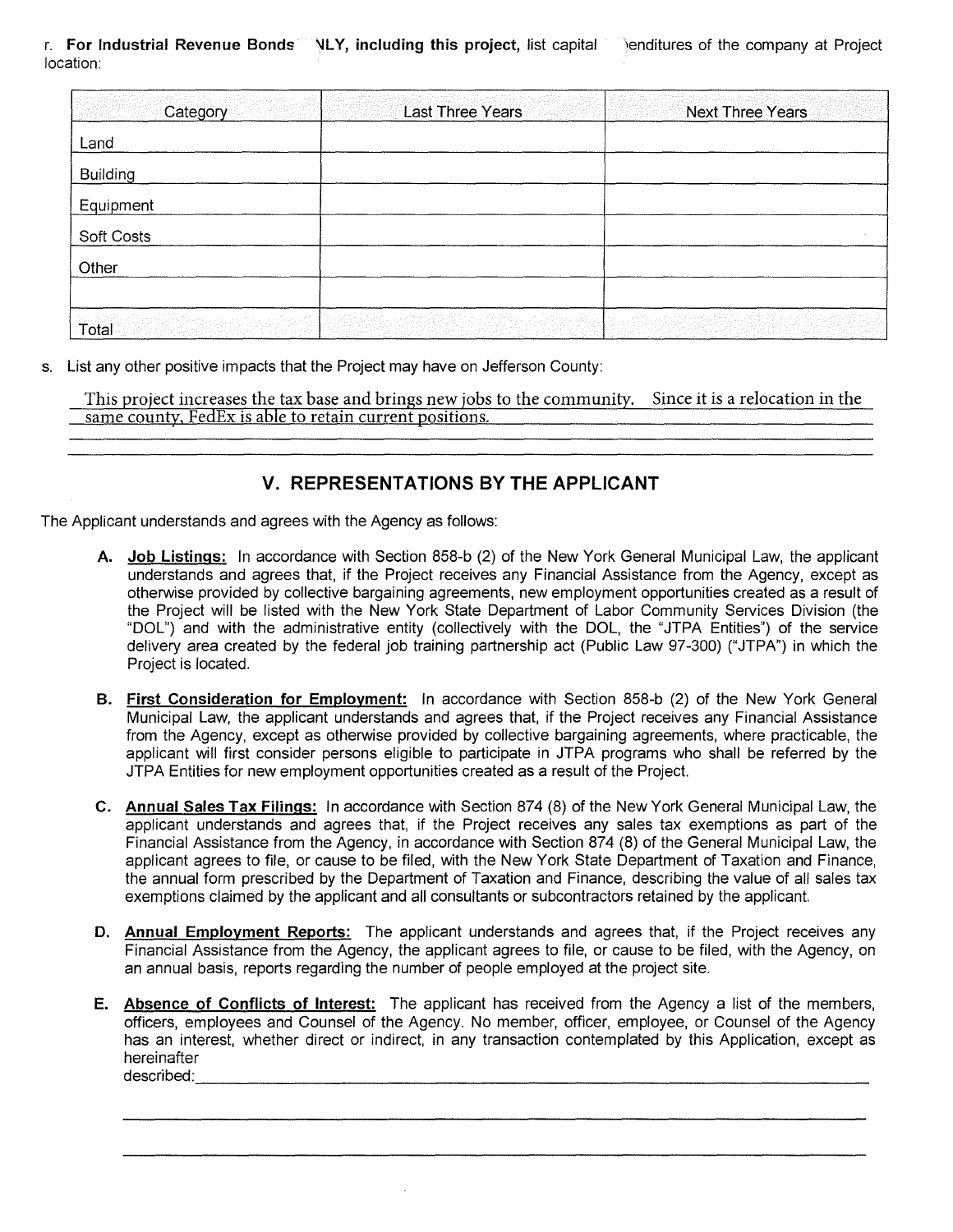#### **HOLD HARMLESS AGF FMENT and APPLICATION DISCLAIT R AND CERTIFICATION** PURSUANT TO NEV. YORK STATE FREEDOM OF INFORMATION LAW ("FOIL")

Applicant hereby releases the Jefferson County Industrial Development Agency and the members, officers, servants, agents and employees thereof (the 'Agency') from, agrees that the Agency shall not be liable for and agrees to indemnify, defend and hold the Agency harmless from and against any and all liability arising from or expense incurred by (A) the Agency's examination and processing of, and action pursuant to or upon, the attached Application, regardless of whether or not the Application or the Project described therein or the tax exemption and other assistance requested therein are favorably acted upon by the Agency, (B) the Agency's acquisition, construction and/or installation of the Project described therein and (C) any further action taken by the Agency with respect to the Project; including without limiting the generality of the foregoing, all causes of action and attorneys' fees and any other expenses incurred in defending any suites or actions which may arise as a result of any of the foregoing. If, for any reason, the Applicant fails to conclude or consummate necessary negotiations, or fails, within a reasonable or specified period of time, to take reasonable, proper or requested action, or withdraws, abandons, cancels or neglects the Application, or if the Agency or the Applicant are unable to reach final agreement with the respect to the Project, then, and in the event, upon presentation of an invoice itemizing the same, the Applicant shall pay to the Agency, its agents or assigns, all costs incurred by the Agency in the processing of the Application, including attorneys' fees, if any.

Through submission of this Application for Financial Assistance (this "Application"), the Company acknowledges that the Agency, as a public benefit corporation, is subject to the New York State Freedom of Information Law ("FOIL") and Open Meetings Law ("OML"), as codified pursuant to the Public Officers Law ("POL") of the State of New York (the "State"). Accordingly, unless portions hereof are otherwise protected in accordance with this Certification, this Application, including all Company-specific information contained herein, is subject to public disclosure in accordance with applicable provisions of the POL, Article 18-A of the General Municipal Law ("GML") and the Public Authorities Accountability Act of 2005, as codified within the Public Authorities Law ("PAL") of the State. Specifically, this Application may be disclosed by the Agency to any member of the public pursuant to a properly submitted request under FOIL and the Agency is further required to affirmatively disclose certain provisions contained herein pursuant to the GML and PAL, including the identification of the Company, general project description, location proposed capital investment and job estimates.

Notwithstanding the foregoing, the Company, pursuant to this Certification, may formally request that the Agency consider certain information contained within this Application and other applicable supporting materials proprietary information and "trade secrets", as defined within POL Section 87(2)(d). To the extent that any such information should qualify as trade secrets, the Company hereby requests that the Agency redact same in the event that formal disclosure is requested by any party pursuant to FOIL. Application Sections or information requested by Company for Redaction\*:

(\* - Please indicate specific sections within Application that the Company seeks to qualify as "trade secrets". Additional correspondence or supporting information may be attached hereto. Please also note that notwithstanding the Company's request, the Agency shall make an independent determination of the extent to which any information contained herein may be considered as such)

In the event that the Agency is served with or receives any subpoena, request for production, discovery request, or information request in any forum that calls for the disclosure of the Application, in entirety, specifically including but not limited to any demand or request for production or review of Company-designated trade secrets, the Agency agrees to notify the Company as promptly as is reasonably possible, and to utilize its best efforts to: oppose or decline any such request; preserve the confidentiality and non-disclosure of such requested confidential material; and maintain such information and prevent inadvertent disclosure in responding to any such discovery or information request. The Company understands and agrees that all reasonable costs, including attorney's fees, associated with any such formal undertaking by the Agency to protect the trade secrets from disclosure shall be reimbursed by the Company to the Agency.

By executing and submitting this Application, the applicant covenants and agrees to pay the following fees to the Agency, the same to be paid at the times indicated:

- (a) The sum of \$2,500 as a non-refundable processing fee, plus the sum of \$500 if Agency assistance in retaining professionals is requested, to be paid upon submission of the Application;
- (b) An amount equal to % of the total project costs for projects with bond financing, and an amount equal to % of the total project costs for all other projects for which the Agency provides financial assistance, to be paid at transaction closing;
- (c) An amount equal to \$ payable to the Agency's bond/transaction counsel for the preparation and review of the inducement resolution, the environmental compliance resolution, TEFRA hearing proceedings and the tax questionnaire assuming no further activity occurs after the completion of the inducement proceedings, to be paid within ten (10) business days of the receipt of bond/transaction counsel's invoice;
- (d) All fees, costs and expenses incurred by the Agency for (1) legal services, including but not limited to those provided by the Agency's general counsel or bond/transaction counsel, and (2) other consultants retained by the Agency in connection with the proposed project; with all such charges to be paid by the applicant at the closing or, if the closing does not occur, within ten (10) business days of receipt of the Agency's invoices therefore please note that the applicant is entitled to receive a written estimate of fees and costs of the Agency's bond/transaction counsel;
- (e) The cost incurred by the Agency and paid by the applicant, including bond/transaction counsel and the Agency's general counsel's fees and the processing fees, may be considered as a cost of the project and included in the financing of costs of the proposed project, except as limited by the applicable provisions of the Internal Revenue Code with respect to tax-exempt bond financing.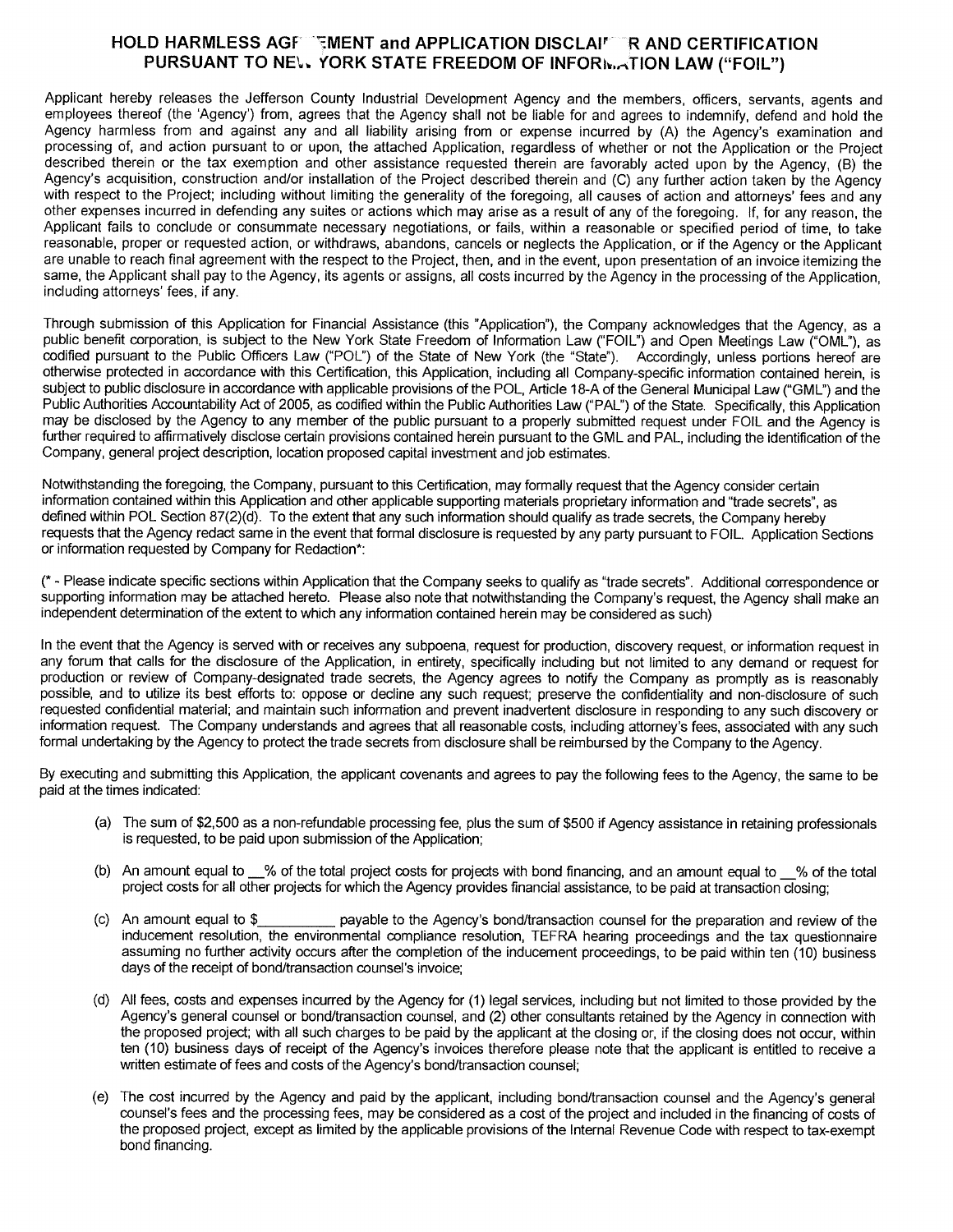The applicant further covenants and agre that the applicant is liable for payment to the Ar that charges referred to above, as well as all other actual costs and expense incurred by the Agency in handling the applicant an acurred by the Agency in handling the app notwithstanding the occurrence of any of the following:

- (a) The applicant's withdrawal, abandonment, cancellation or failure to pursue the Application;
- (b) The inability of the Agency or the applicant to procure the services of one or more financial institutions to provide financing for the proposed project;
- (c) The applicant's failure, for whatever reason, to undertake and/or successfully complete the proposed project; or
- (d) The Agency's failure, for whatever reason, to issue tax-exempt revenue bonds in lieu of conventional financing.

The applicant and the individual executing this Application on behalf of applicant acknowledge that the Agency and its counsel will rely on the representations made in this Application when acting hereon and hereby represents that the statements made herein do not contain any untrue statement of a material fact and do not omit to state a material fact necessary to make the statements contained herein not misleading.

| Company Acknowledgment and Certification: |                           |  |
|-------------------------------------------|---------------------------|--|
| By:                                       | <b>CHARGE CARD TO ANY</b> |  |
| Name:                                     | Jonathan Greene           |  |
| Title:                                    | Vice - President          |  |

Sworn to day me this day of JOY NUFFER

Notary Public

NOTARY PUBLIC - STATE OF NEW YORK Registration No, 01NU6152633 Qualified in Jefferson County Commission Expires September 18, 20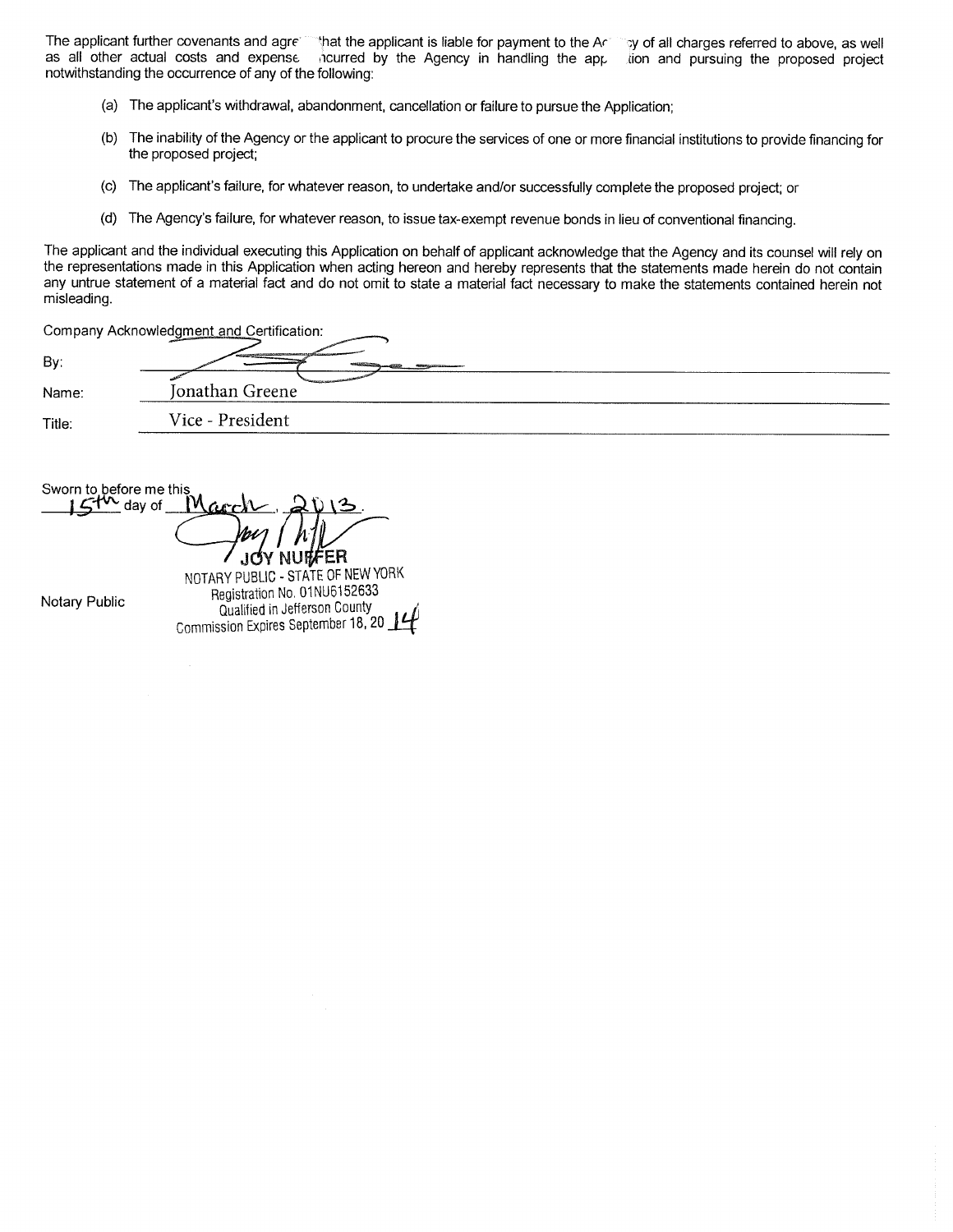

## Internal Report: SunCap-Fedex - Fedex Distribution **Center**

### **Table 1: Basic Information**

| Project Name           | Fedex Distribution Center                                   |
|------------------------|-------------------------------------------------------------|
| Project Applicant      | SunCap-Fedex                                                |
| Project Description    | Construct a 63,000 square foot package distribution center. |
| Project Industry       | Truck Transportation                                        |
| Municipality           | Watertown Town                                              |
| <b>School District</b> | General Brown                                               |
| Type of Transaction    | Tax Exemptions                                              |
| <b>Project Cost</b>    | \$7,575,829                                                 |
| Mortgage Amount        | \$4,800,000                                                 |

## **Table 2: Permanent New/Retained Employment (Annual FTEs)**

|                                              | State | Region                                                      |
|----------------------------------------------|-------|-------------------------------------------------------------|
| Total Employment                             |       |                                                             |
| Direct <sup>1</sup>                          |       | 14 (6 created and 8 retained) 14 (6 created and 8 retained) |
| Indirect <sup>11</sup>                       |       |                                                             |
| Induced <sup>****</sup>                      |       |                                                             |
| Temporary Construction (Direct and Indirect) |       |                                                             |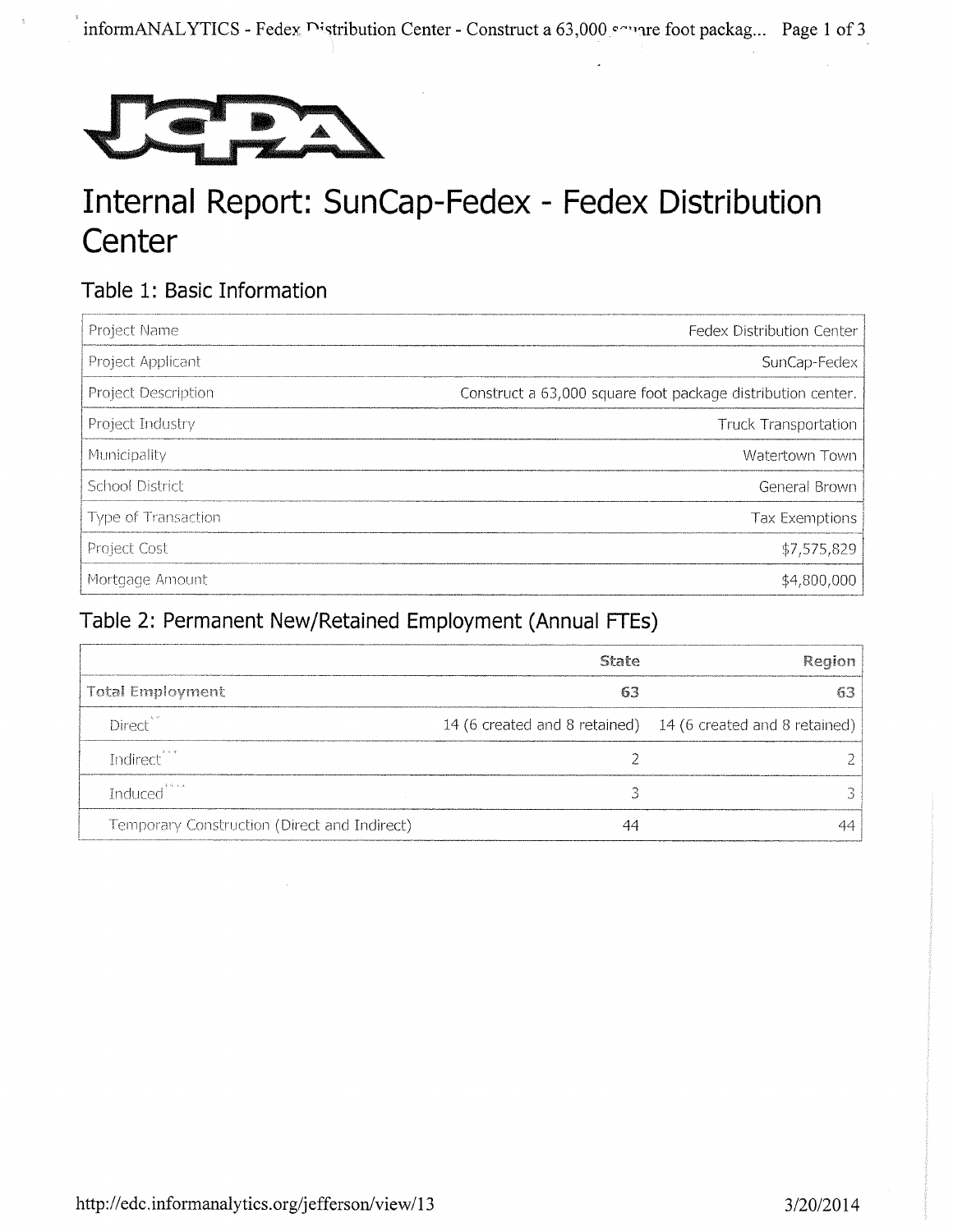### Table 3: Permanent New/Retained Labor Income (Annual) & Average Salary (Annual)

|                                                 | <b>State Labor</b><br>Income | <b>Region Labor</b><br>Income | Average<br>Salary |
|-------------------------------------------------|------------------------------|-------------------------------|-------------------|
| Total                                           | \$2,796,295                  | \$2,796,295                   | \$44,405          |
| Direct <sup>**</sup>                            | \$603,394                    | \$603,394                     | \$43,100          |
| Indirect <sup>***</sup>                         | \$108,247                    | \$108,247                     | \$46,280          |
| Induced <sup>****</sup>                         | \$100,490                    | \$100,490                     | \$34,886          |
| Temporary Construction (Direct and<br>Indirect) | \$1,984,164                  | \$1,984,164                   | \$45,349          |

## Table 4: Cost/Benefit Analysis (Discounted Present Value\*)

| <b>Total Costs to State and Region</b>     | \$155,929   |
|--------------------------------------------|-------------|
| Mortgage Tax Revenue Forgone               | \$27,000    |
| State                                      | \$27,000    |
| County                                     | \$0         |
| Local                                      | \$0         |
| Sales Tax Revenue Forgone                  | \$279,382   |
| <b>Construction Materials</b>              | \$147,632   |
| Other Items                                | \$131,750   |
| Less IDA Fee                               | $-$150,453$ |
| <b>Total Benefits to State and Region</b>  | \$1,073,919 |
| <b>Total State Benefits</b>                | \$369,818   |
| Income Tax Revenue                         | \$260,269   |
| Direct <sup>**</sup>                       | \$155,878   |
| Indirect <sup>***</sup>                    | \$27,964    |
| Induced****                                | \$19,037    |
| Construction (Direct and Indirect, 1 year) | \$57,389    |
| Mortgage Tax Revenue                       | \$9,000     |
| Sales Tax Revenue                          | \$100,549   |
| Direct <sup>**</sup>                       | \$58,195    |
| $\operatorname{Indirect}^{***}$            | \$10,440    |
| Induced <sup>****</sup>                    | \$9,692     |
| Construction (Direct and Indirect, 1 year) | \$22,223    |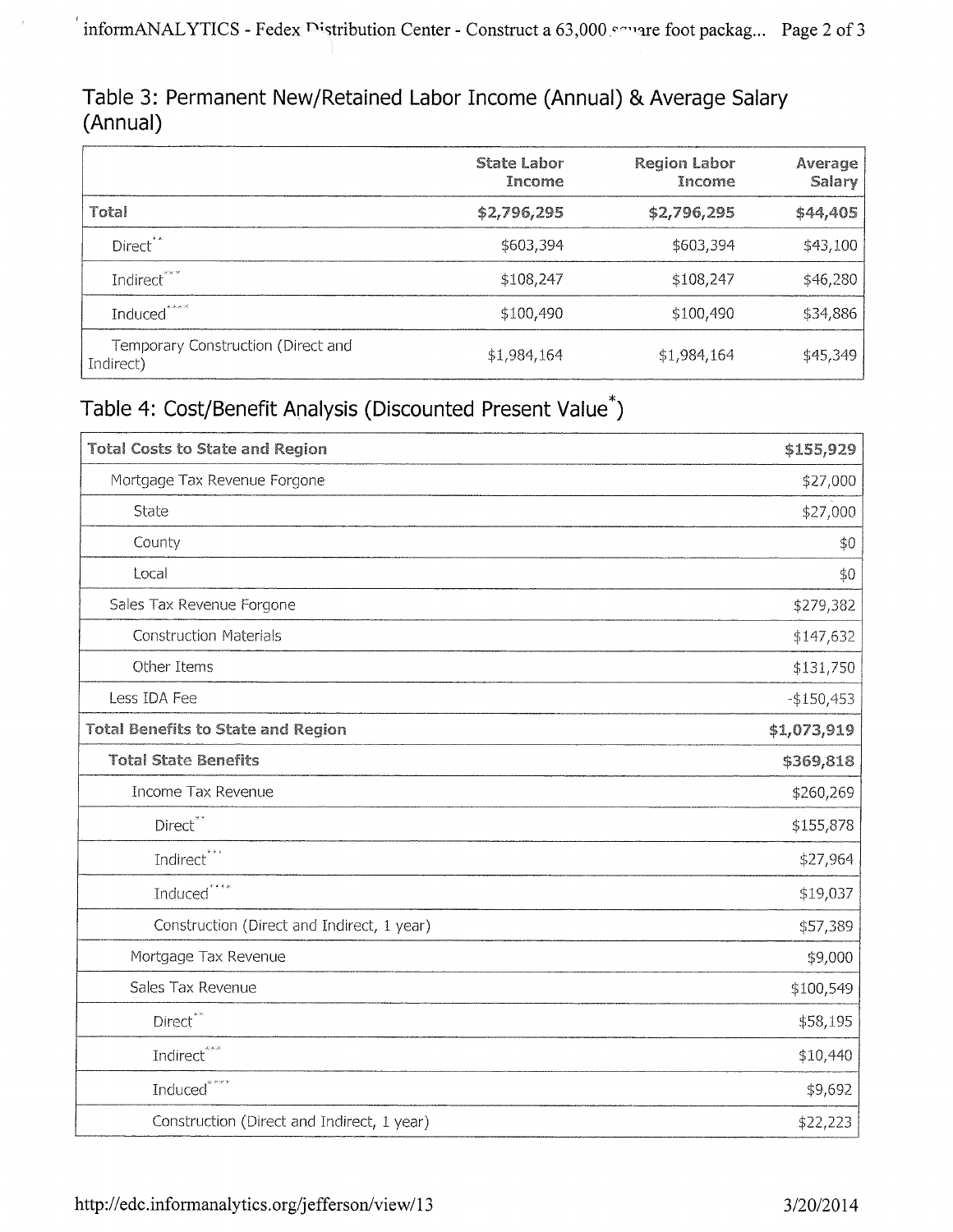| <b>Total Regional Benefits</b>             | \$704,101 |
|--------------------------------------------|-----------|
| Property Tax/PILOT Revenue                 | \$609,837 |
| Sales Tax Revenue                          | \$94,265  |
| Direct                                     | \$54,557  |
| Indirect <sup>***</sup>                    | \$9,787   |
| Induced <sup>****</sup>                    | \$9,086   |
| Construction (Direct and Indirect, 1 year) |           |

### Table 5: Local Fiscal Impact (Discounted Present Value\*)

| l Total Local Client Incentives                                     | $$-15,268$ |
|---------------------------------------------------------------------|------------|
| Total Anticipated Local Revenue (Property Tax plus Local Sales Tax) | \$704,101  |
| l Net Local Revenue.                                                | \$719.369  |

### Table 6: Property Tax Revenue (Discounted Present Value\*)

| <b>Total Property Tax</b>               | \$630,684 |
|-----------------------------------------|-----------|
| County Property Tax                     | \$269,747 |
| Property Tax on Existing Property       | \$8,923   |
| Property Tax on Improvement to Property | \$260,824 |
| <b>School District Property Tax</b>     | \$360,937 |
| Property Tax on Existing Property       | \$11,925  |
| Property Tax on Improvement to Property | \$349,012 |

\* Figures over 10 years and discounted by 3.49%

\*\* Direct - The recipient of IDA assistance adds new jobs to the regional economy and/or retains jobs at risk of being lost to another region.

Investments that result in displacing existing jobs (e.g., most retail and many service sector industries) do not fall under this definition.

\*\*\* Indirect - The recipient of IDA assistance makes purchases from regional firms, which stimulates suppliers to add jobs and payroll that are new to the regional economy or are saved from being lost to competitors outside the region.

\*\*\*\* Induced - The recipient of IDA assistance by adding to and/or retaining payroll stimulates household spending that is new to the regional economy and/or saved from being lost to competitors outside the region.

0 Center for Governmental Research 2014. All rights reserved. Powered by informANALYTICS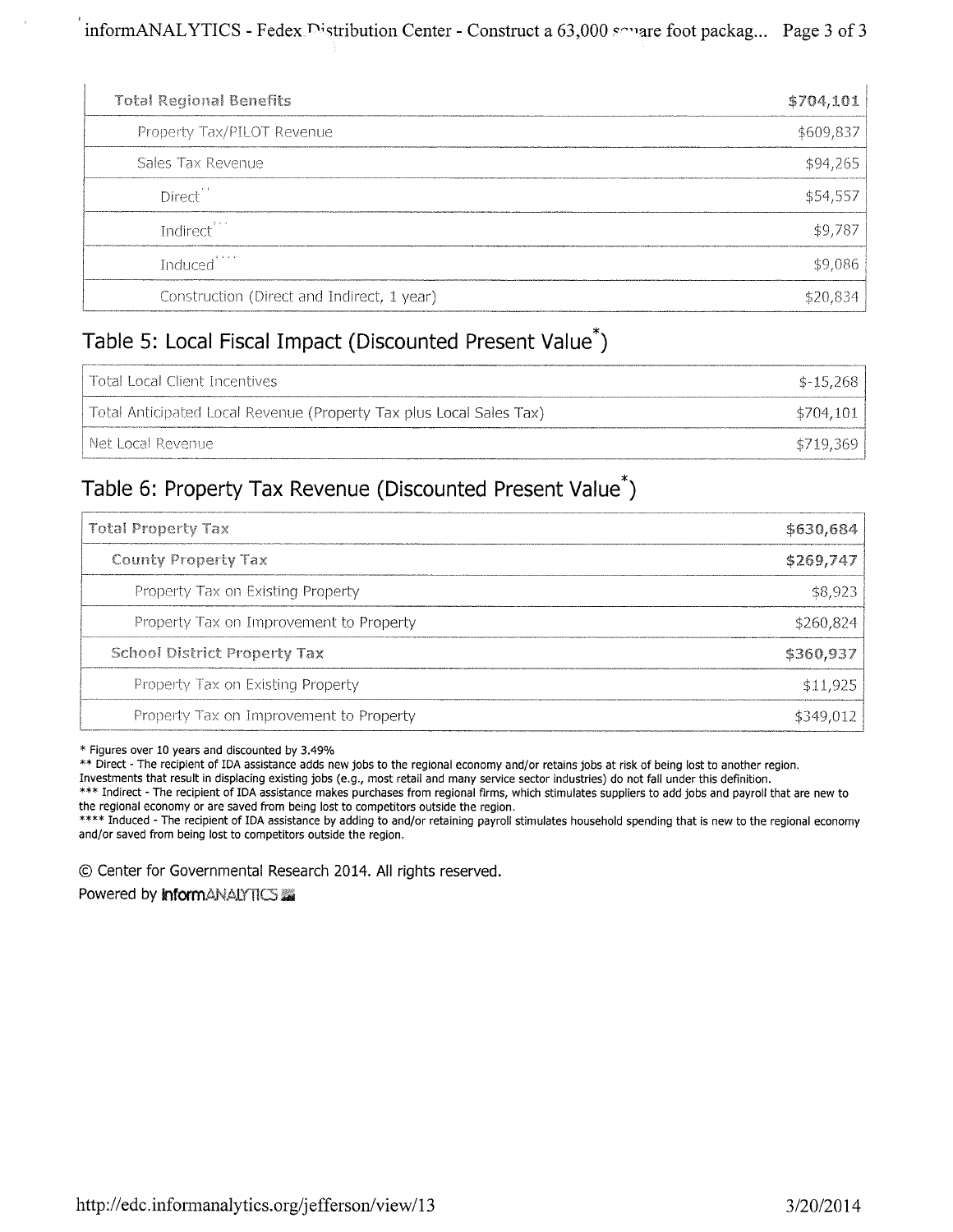

## Board Report

### Table 1: Basic Information

| Project Name                                                       | Fedex Distribution Center                                      |
|--------------------------------------------------------------------|----------------------------------------------------------------|
| Project Applicant                                                  | SunCap-Fedex                                                   |
| Project Description                                                | Construct a 63,000 square foot package distribution<br>center. |
| Project Industry                                                   | <b>Truck Transportation</b>                                    |
| Municipality                                                       | Watertown Town                                                 |
| School District                                                    | General Brown                                                  |
| Type of Transaction                                                | Tax Exemptions                                                 |
| Project Cost                                                       | \$7,575,829                                                    |
| Mortgage Amount                                                    | \$4,800,000                                                    |
| Direct Employment Expected to Result from Project<br>(Annual FTEs) | 14 (6 created and 8 retained)                                  |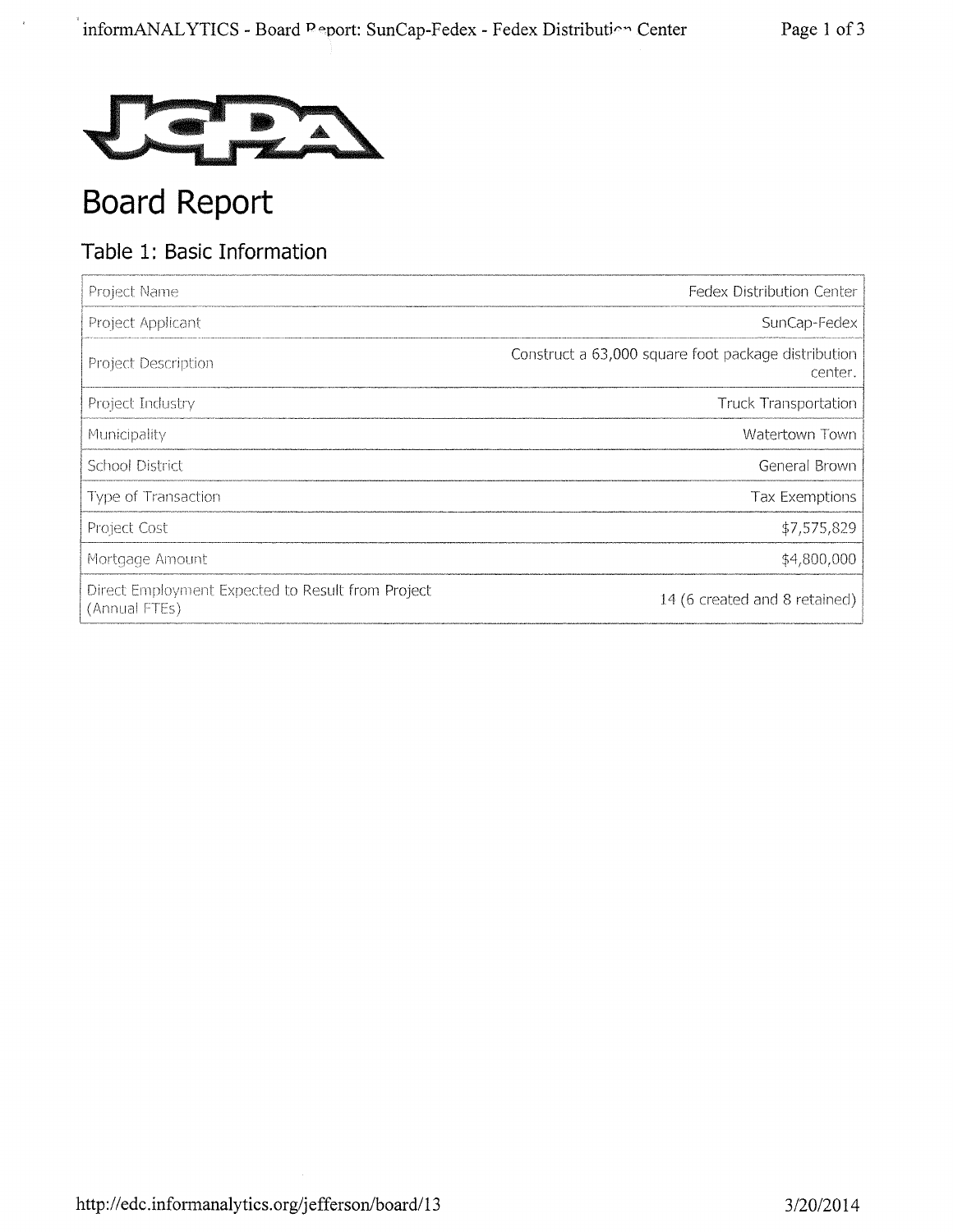Figure 1: Estimated State & Regional Benefits / Estimated Project Incentives (Discounted Present Value\*)



### Table 2: Estimated State & Regional Benefits / Estimated Project Incentives Analysis (Discounted Present Value\*)

| <b>Total State and Regional Benefits</b>     |           | \$1,073,919                                                 |
|----------------------------------------------|-----------|-------------------------------------------------------------|
| <b>Total Project Incentives</b>              | \$155,929 |                                                             |
| <b>Projected Employment</b>                  | State     | Region                                                      |
| <b>Total Employment</b>                      | 63        | 63                                                          |
| Direct <sup>11</sup>                         |           | 14 (6 created and 8 retained) 14 (6 created and 8 retained) |
| Indirect <sup>***</sup>                      |           |                                                             |
| Induced <sup>****</sup>                      | ੨         |                                                             |
| Temporary Construction (Direct and Indirect) | 44        | 44                                                          |

## Table 3: Estimated State & Regional Benefits (Discounted Present Value\*)

| Total State and Regional Benefits | \$1,073,919 |
|-----------------------------------|-------------|
| Thcome Tax Revenue                | \$260,269   |
| Mortgage Tax Revenue              | \$9,000     |
| Property Tax/PILOT Revenue        | \$609,837   |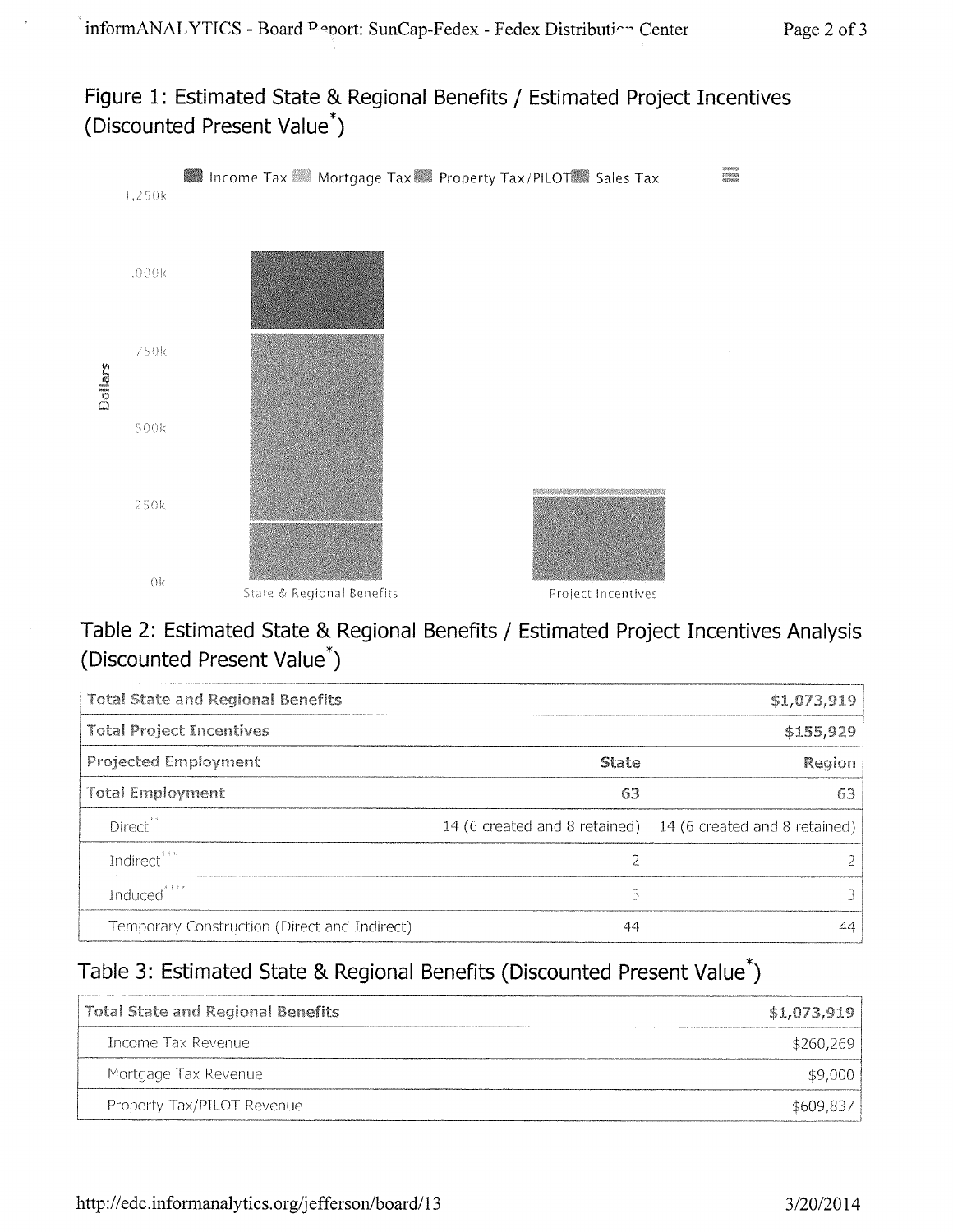Sales Tax Revenue  $$194,814$ 

### Table 4: Estimated Project Incentives (Discounted Present Value\*)

| Total Project Incentives | \$155,929     |
|--------------------------|---------------|
| Mortgage Tax             | \$27,000      |
| Sales Tax                | \$279,382     |
| Less IDA Fee             | $-$ \$150,453 |

\* Figures over 10 years and discounted by 3.49%

\*\* Direct - The recipient of IDA assistance adds new jobs to the regional economy and/or retains jobs at risk of being lost to another region.

Investments that result in displacing existing jobs (e.g., most retail and many service sector industries) do not fall under this definition.

\*\*\* Indirect - The recipient of IDA assistance makes purchases from regional firms, which stimulates suppliers to add jobs and payroll that are new to the regional economy or are saved from being lost to competitors outside the region.

\*\*\*\* Induced - The recipient of IDA assistance by adding to and/or retaining payroll stimulates household spending that is new to the regional economy and/or saved from being lost to competitors outside the region.

0 Center for Governmental Research 2014. All rights reserved.

Powered by **informANALYTICS**